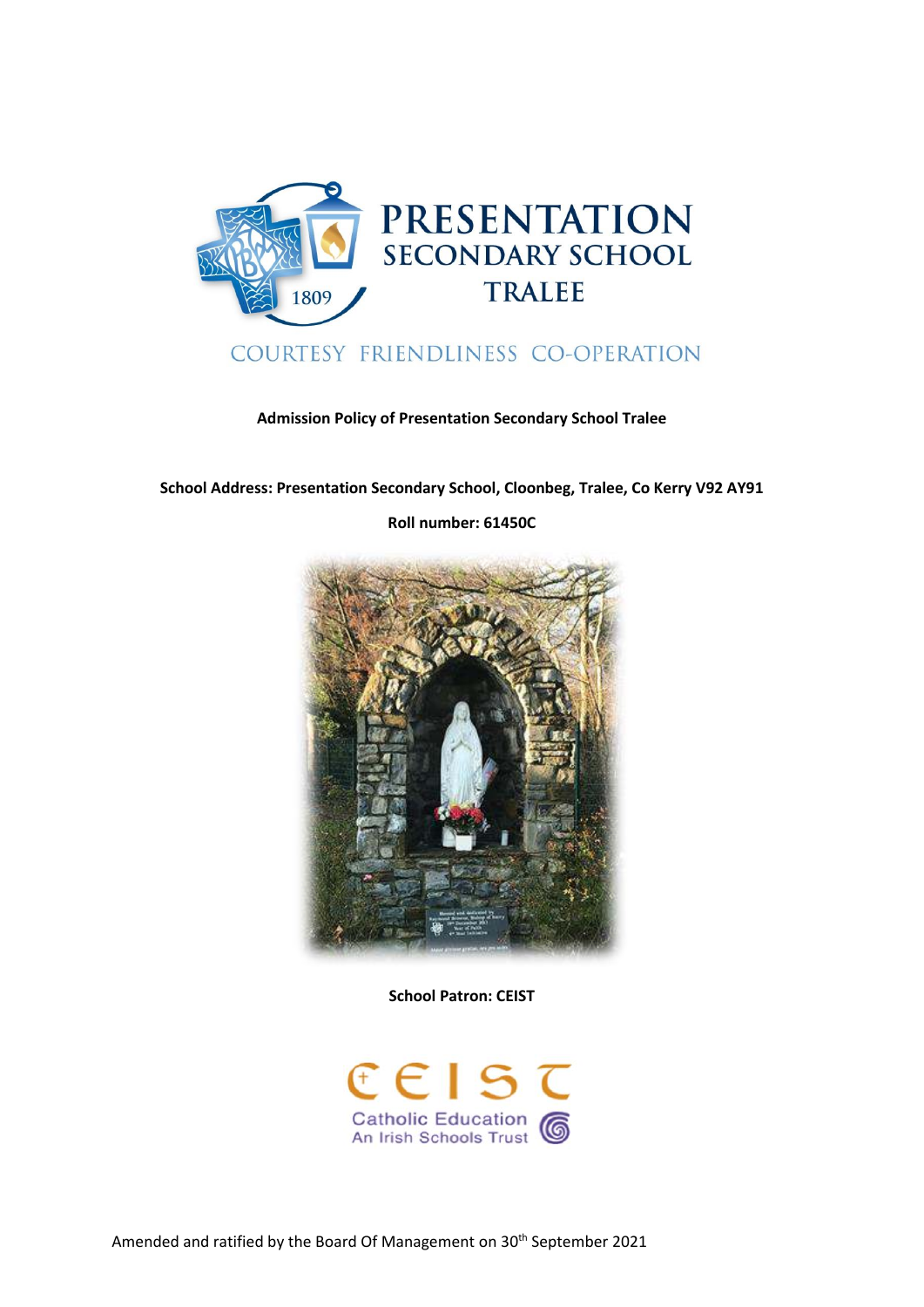# **1. Introduction**

This Admission Policy complies with the requirements of the Education Act 1998, the Education (Admission to Schools) Act 2018 and the Equal Status Act 2000. In drafting this policy, the Board of Management of the school has consulted with school staff, the school patron and with parents of children attending the school.

The policy was approved by the school patron on  $30<sup>th</sup>$  September 2021. It is published on the school's website and will be made available in hardcopy, on request, to any person who requests it.

The relevant dates and timelines for Presentation Secondary School admission process are set out in the school's annual admission notice which is published annually on the school's website at least one week before the commencement of the admission process for the school year concerned.

This policy must be read in conjunction with the annual admission notice for the school year concerned.

The application form for admission is published on the school's website and will be made available in hardcopy on request to any person who requests it.

# **2. Characteristic spirit and general objectives of the school**

Presentation Secondary School Tralee is an All Girls' Catholic Voluntary Secondary School. Founded by the Presentation Order of Sisters, it is under the trusteeship of CEIST (Catholic Education -an Irish Schools' Trust).

In accordance with S.15 (2) (b) of the Education Act, 1998, the Board of Management of Presentation Secondary School shall uphold, and be accountable to the patron for so upholding, the characteristic spirit of the school as determined by the cultural, educational, moral, religious, social, linguistic, and spiritual values and traditions which inform and are characteristic of the objectives and conduct of the school.

"Catholic Ethos" in the context of a Catholic voluntary secondary school means the ethos and characteristic spirit of the Roman Catholic Church which aims to promote:

- (a) the full and harmonious development of all aspects of the person, including the intellectual, physical, cultural, moral and spiritual aspects.
- (b) a living relationship with God and with other people.
- (c) a philosophy of life inspired by belief in God and in the life, death, and resurrection of Jesus; and
- (d) the formation of the pupils in the Catholic faith

in accordance with the doctrines, practices, and traditions of the Roman Catholic Church, and/or such ethos and/or characteristic spirit as may be determined or interpreted from time to time by the Irish Episcopal Conference.

Catholic education is therefore a lifelong process of human growth and development which has been at the heart of the Church's mission since Jesus Christ urged his disciples to 'go teach all nations'. The person of Christ is the core of Catholic education.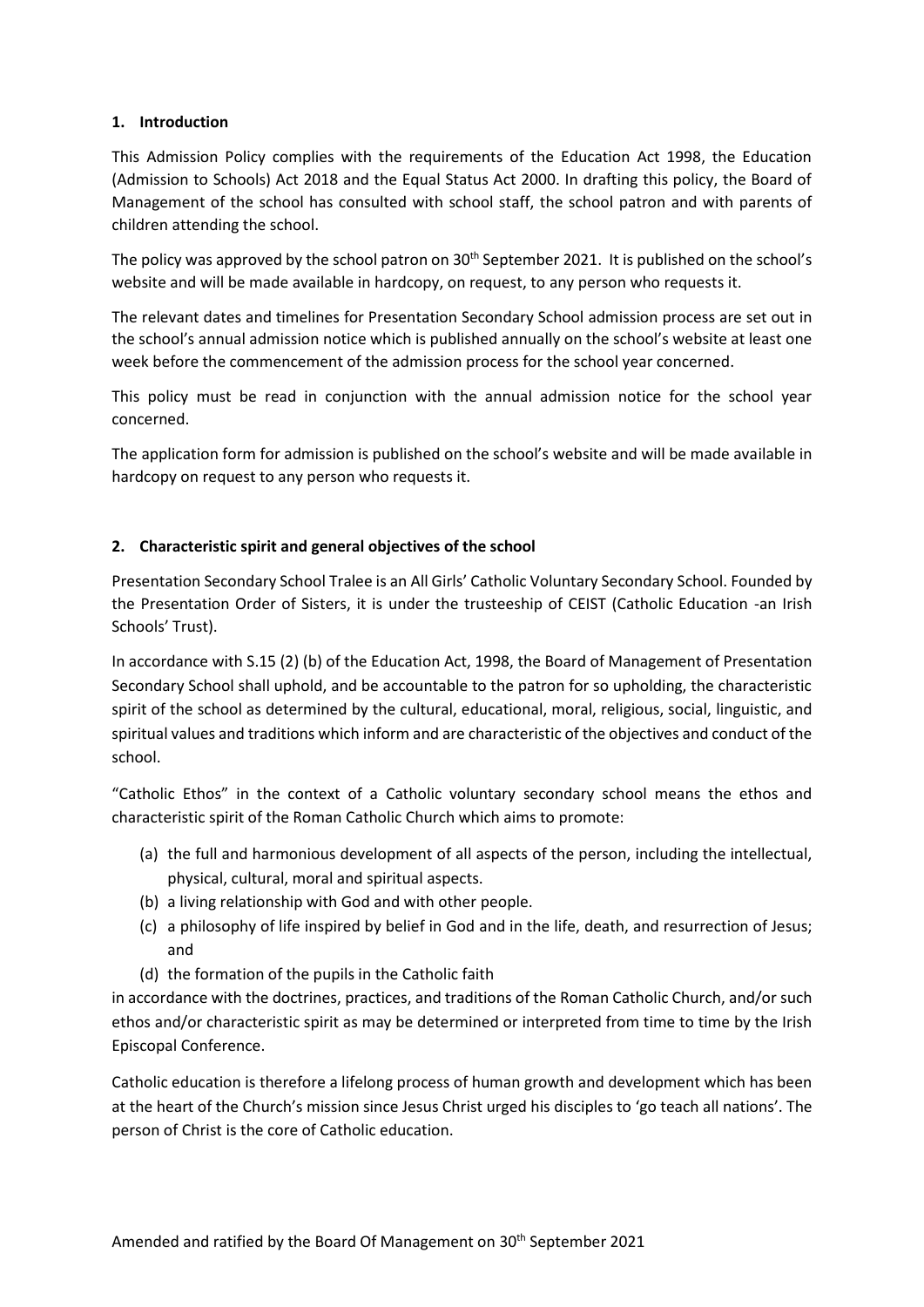Presentation Secondary School Tralee draws on the richness of the religious and cultural heritage of the past, interpreted and lived out for students living in today's world. The charism of founder Nano Nagle of the Presentation Order who began this school is of very significant importance in the life of the school.

As a CEIST school, Presentation Secondary School Tralee values teaching as one of the most important of all human activities. Our school seeks to build a quality learning community that welcomes, and bears witness to the Gospel values of Jesus Christ, expressed through the lens of the CEIST Charter. These are encapsulated in the core values which are intended to support and nourish the lives of the people who are at the heart of our schools.

- *Promoting Spiritual and Human Development*
- *Achieving Quality in Teaching and Learning*
- *Showing Respect for Every Person*
- *Creating Community*
- *Being Just and Responsible*

Presentation Secondary School Tralee is inspired by the words of Jesus Christ to his disciples, "I have come that they may have life and have it to the full" (Jn 10:10). Because of this, Presentation Secondary School Tralee provides a rich, holistic education in the Catholic tradition where engagement with and development of the whole person; the intellectual, moral, religious, physical, spiritual, and psychological are at the core of our practice.

Education has as its goal the formation of a human person who is free, rational, and mature in relationships. Presentation Secondary School Tralee offers educational opportunities which promote excellence so that students can respond responsibly and creatively to their own lives, the lives of others and to the earth, which is our common home.

In Presentation Secondary School Tralee, the dignity and uniqueness of every human being as a child of God is acknowledged and affirmed. The Catholic school is an inclusive community, ideally built on love and formed by the interaction and collaboration of its various components: students, parents, teachers, non-teaching staff and members of the Board of Management. Catholic schools are also outward looking. They are connected to their local parish and Diocese and other local organisations which enrich the life of the school. Our school draws on the rich resources of the local community and, in turn, contributes to the life of the local community.

As a Catholic school, Religious Education is central to our curriculum. Alongside Religious Education, the school supports the formation in faith of our students through many school-based experiences of prayer and ritual. All students' spiritual growth is further enhanced through such areas as sport, language, nature, art, poetry, and music.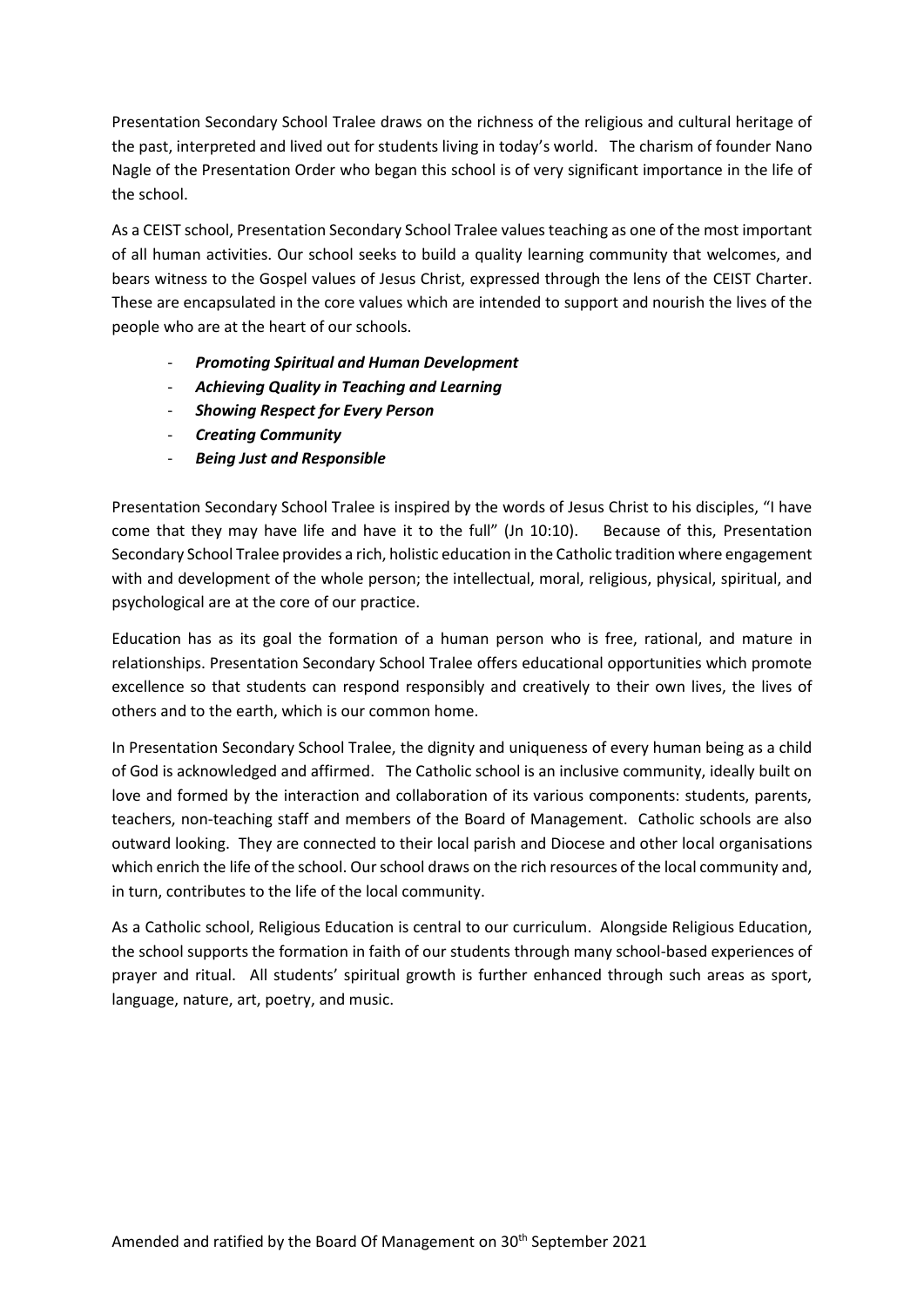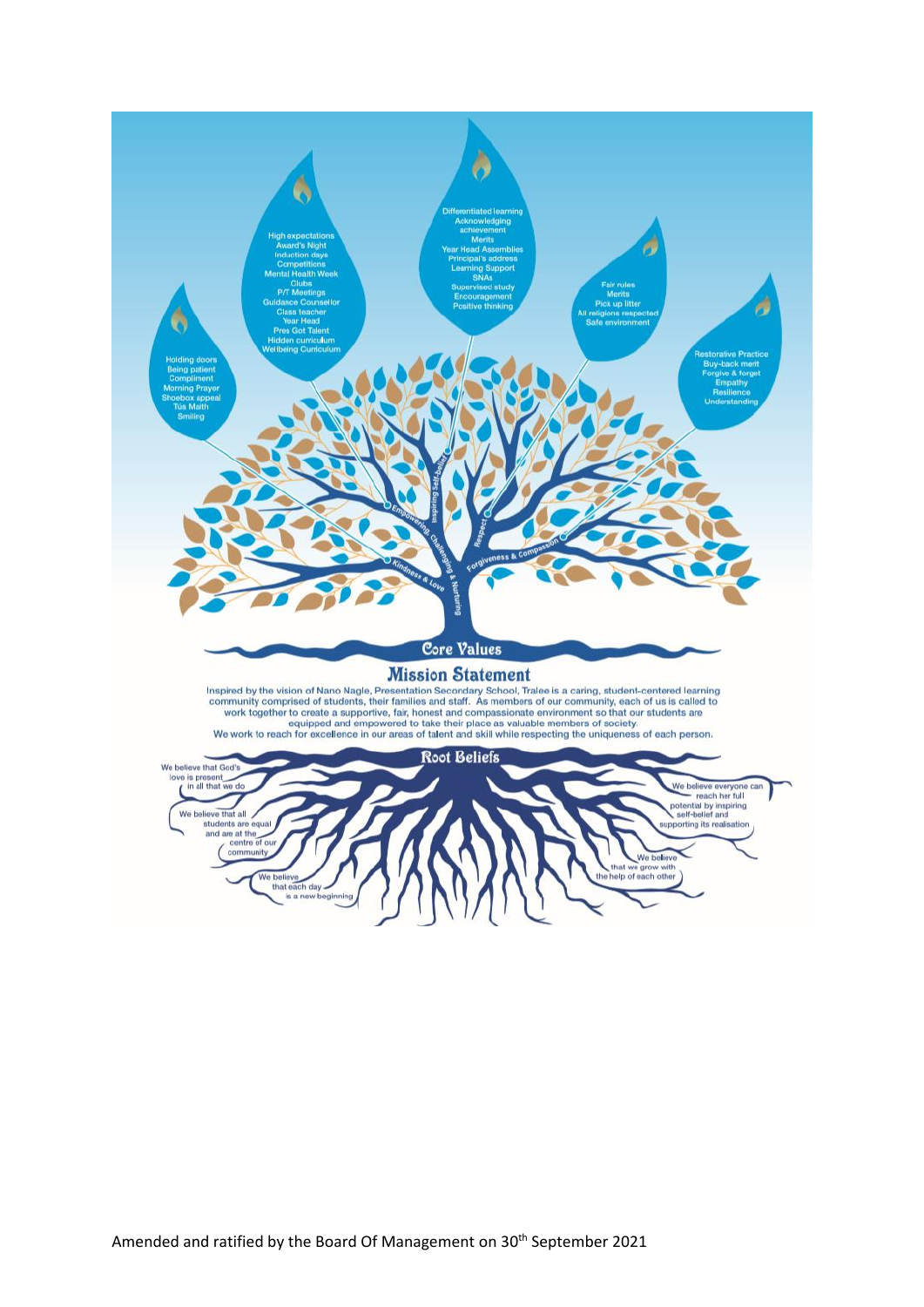#### **3. Admission Statement**

Presentation Secondary School Tralee will not discriminate in its admission of a student to the school on any of the following:

- (a) the gender ground of the student or the applicant in respect of the student concerned,
- (b) the civil status ground of the student or the applicant in respect of the student concerned,
- (c) the family status ground of the student or the applicant in respect of the student concerned,
- (d) the sexual orientation ground of the student or the applicant in respect of the student concerned,
- (e) the religion ground of the student or the applicant in respect of the student concerned,
- (f) the disability ground of the student or the applicant in respect of the student concerned,
- (g) the ground of race of the student or the applicant in respect of the student concerned,
- (h) the Traveller community ground of the student or the applicant in respect of the student concerned, or
- (i) the ground that the student or the applicant in respect of the student concerned has special educational needs

As per section 61(3) of the Education Act 1998, 'civil status ground', 'disability ground', 'discriminate', 'family status ground', 'gender ground', 'ground of race', 'religion ground', 'sexual orientation ground' and 'Traveller community ground' shall be construed in accordance with section 3 of the Equal Status Act 2000.

#### **Presentation Secondary School Tralee is a single gender school**

Presentation Secondary School Tralee is an all-girls school and does not discriminate where it refuses to admit a boy applying for admission to this school.

#### **Presentation Secondary School Tralee is a denominational school**

Presentation Secondary School Tralee is a school whose objective is to provide education in an environment which promotes certain religious values and does not discriminate where it admits a student of Catholic faith in preference to others.

Presentation Secondary School Tralee is a school whose objective is to provide education in an environment which promotes certain religious values and does not discriminate where it admits a student of Catholic faith in preference to others and it is proved that the refusal is essential to maintain the ethos of the school.

#### **4. Categories of Special Educational Needs catered for in the school**

Presentation Secondary School Tralee is a mainstream secondary that caters for all students including students with additional learning needs within its allocated resources and facilities. Presentation Secondary School Tralee does not have a special class.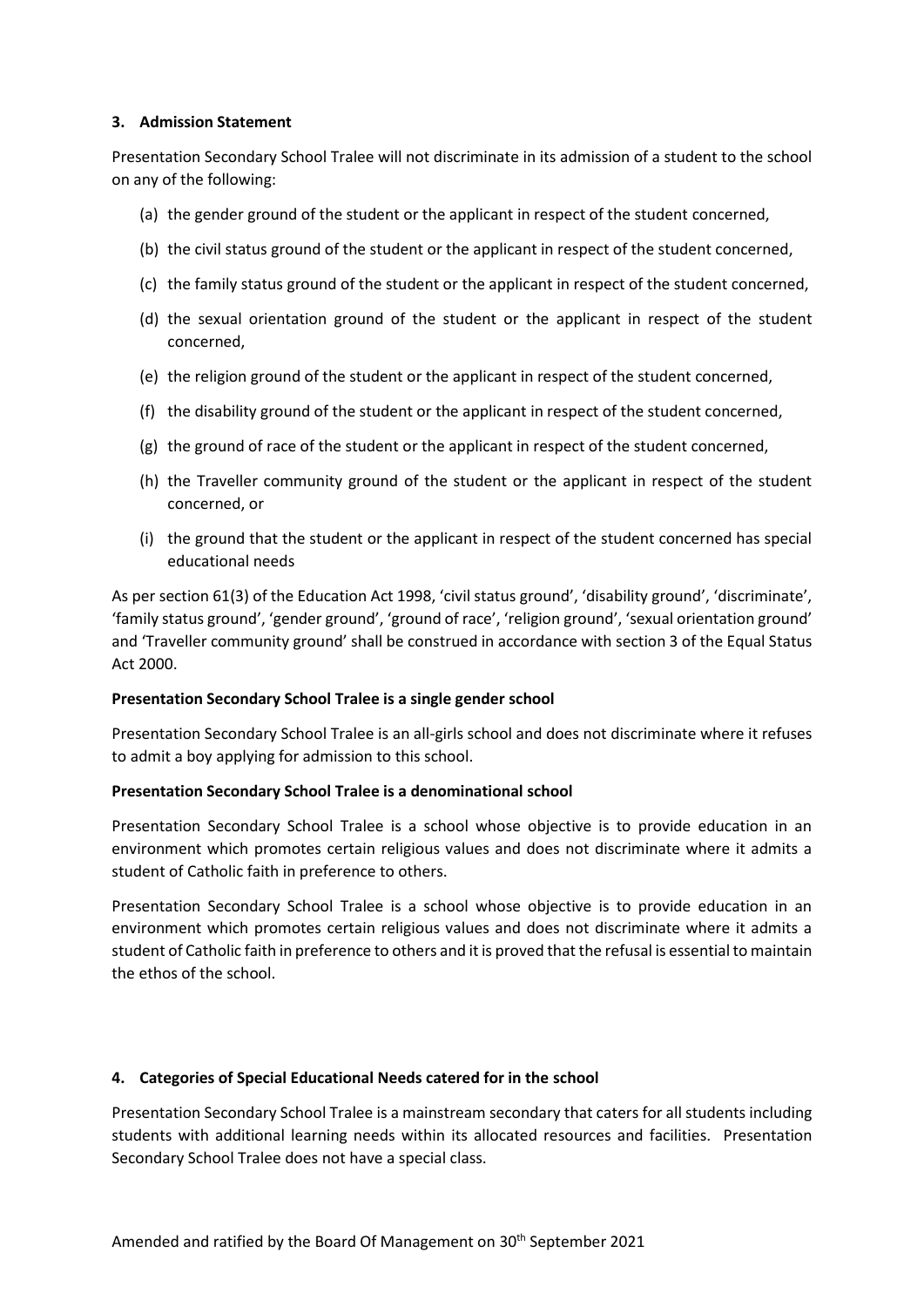# **5. Admission of Students**

Presentation Secondary School Tralee will admit students who are twelve (12) years of age or older in the year they apply for enrolment in the school and who have completed sixth class or its equivalent.

This school shall admit each student seeking admission except where –

- a) the school is oversubscribed (please see  $section 6$  below for further details)
- b) a parent of a student, when required by the Principal in accordance with section 23(4) of the Education (Welfare) Act 2000, fails to confirm in writing that the Code of Behaviour of the school is acceptable to him or her and that he or she shall make all reasonable efforts to ensure compliance with such Code by the student

Presentation Secondary School Tralee provides education exclusively for girls and may refuse to admit as a student a person who is not of the gender provided for by this school.

Presentation Secondary School Tralee is a Catholic School and may refuse to admit as a student a person who is not of the Catholic faith where it is proved that the refusal is essential to maintain the ethos of the school.

#### <span id="page-5-0"></span>**6. Oversubscription**

In the event that the school is oversubscribed, the school will, when deciding on applications for admission, apply the following selection criteria in the order listed below to those applications that are received within the timeline for receipt of applications as set out in the school's annual admission notice:

| Category 1 | Sisters, step-sisters, half-sisters, foster sisters<br>of students who are currently enrolled in the<br>school where application forms are received<br>within the appointed dates.                                                                                                                                                                                                                                                                           |
|------------|--------------------------------------------------------------------------------------------------------------------------------------------------------------------------------------------------------------------------------------------------------------------------------------------------------------------------------------------------------------------------------------------------------------------------------------------------------------|
| Category 2 | Daughters of eligible staff of the school where<br>application forms are received within the<br>appointed dates. (Staff members will be<br>deemed to be eligible if they are in the<br>employment of the Board of Management on<br>a non-casual basis for at least six months, and<br>are reasonably expected to be still employed<br>by the Board of Management at the time their<br>daughter<br>commences at<br>Presentation<br>Secondary School, Tralee.) |
| Category 3 | Pupils from the current list of Feeder Schools,<br>where application forms are received within<br>the appointed dates. See Appendix 1.                                                                                                                                                                                                                                                                                                                       |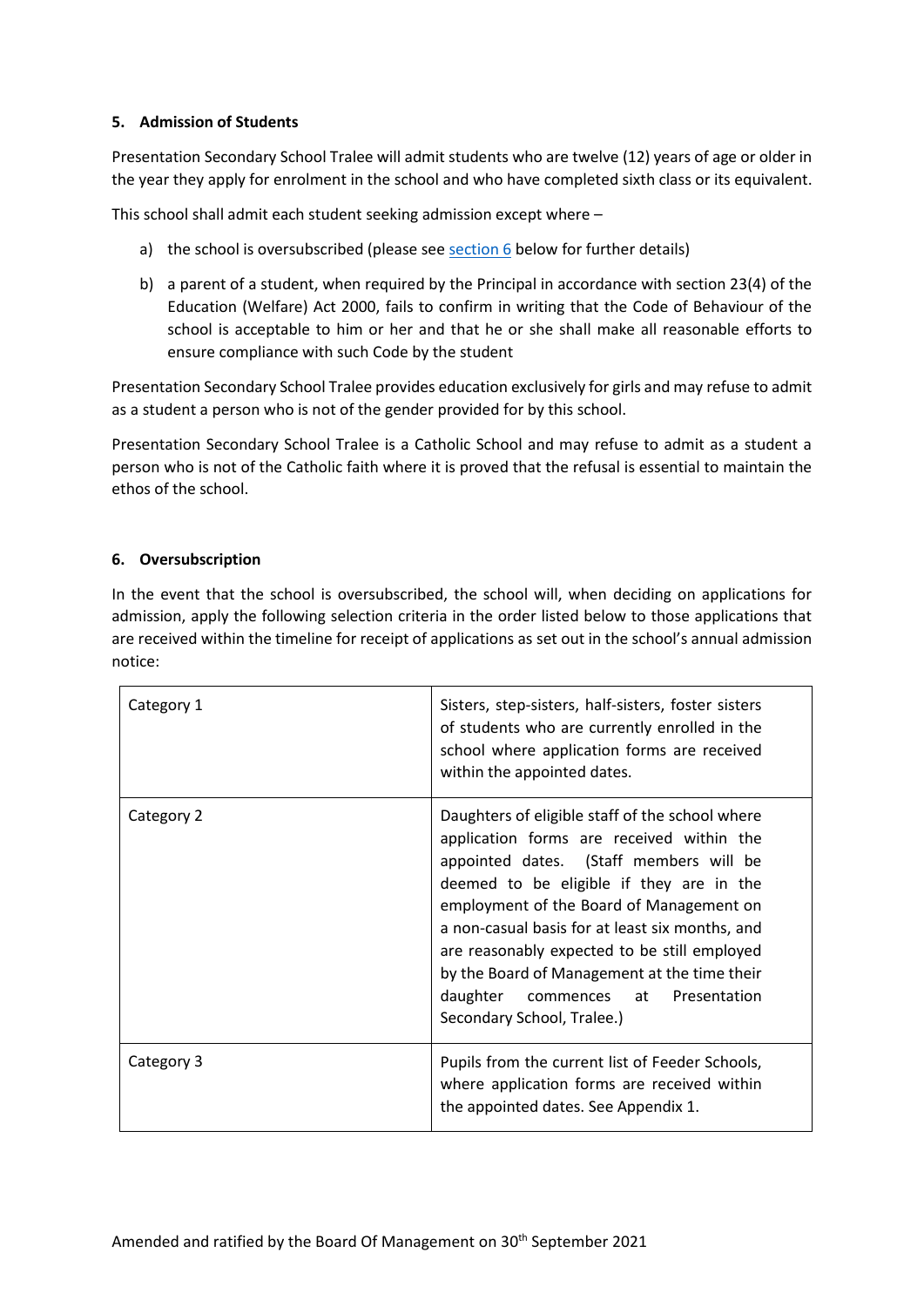| Category 4 | Other Applicants where application forms are<br>received within the appointed dates.                                              |
|------------|-----------------------------------------------------------------------------------------------------------------------------------|
| Category 5 | Late Applicants - all late applicants regardless<br>of qualifying in another category will be<br>treated as category 5 applicants |

In the event that there are two or more students tied for a place or places in any of the selection criteria categories above (the number of applicants exceeds the number of remaining places), the following arrangements will apply:

Where there are insufficient places available to meet demand in a category all applicants from that category will be entered into a placement lottery. Candidates from any further categories will be entered into a lottery by category to assign a waiting list place. This lottery will take place in the school in the presence of the Chairperson of the Board of Management, the Principal of the school and an independent adjudicator appointed by the Board of Management.

All late applications received after the published closing date will be offered the next places on the waiting list in order of date and time received.

#### **7. What will not be considered or taken into account?**

In accordance with section 62(7)(e) of the Education Act, Presentation Secondary School Tralee will not consider or take into account any of the following in deciding on applications for admission or when placing a student on a waiting list for admission to the school:

- (a) a student's prior attendance at a pre-school or pre-school service, including naíonraí,
- (b) the payment of fees or contributions (howsoever described) to the school
- (c) a student's academic ability, skills, or aptitude
- (d) the occupation, financial status, academic ability, skills, or aptitude of a student's parents
- (e) a requirement that a student, or his or her parents, attend an interview, open day or other meeting as a condition of admission.
- (f) a student's connection to the school by virtue of a member of his or her family attending or having previously attended the school; other than siblings of a student currently attending the school.
- (g) the date and time on which an application for admission was received by the school subject to the application being received at any time during the period specified for receiving applications set out in the annual admission notice of the school for the school year concerned.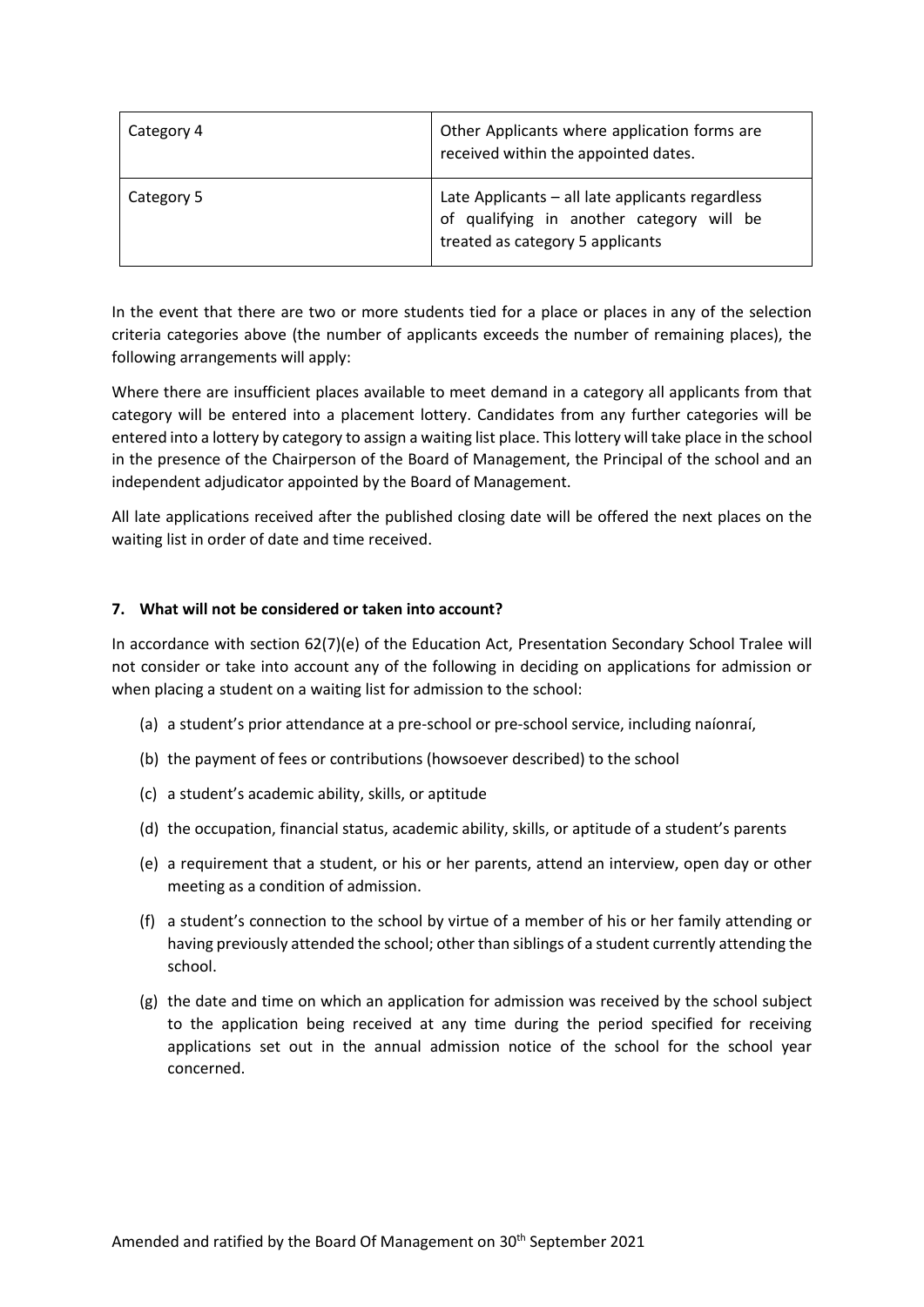# **8. Decisions on applications**

All decisions on applications for admission to Presentation Secondary School Tralee will be based on the following:

- Our school's admission policy
- The school's annual admission notice
- The information provided by the applicant in the school's official application form received during the period specified in our annual admission notice for receiving applications.

(Please see section 14 below in relation to applications received outside of the admissions period and section 15 below in relation to applications for places in years other than the intake group.)

Selection criteria that are not included in our school admission policy will not be used to make a decision on an application for a place in our school.

# **9. Notifying applicants of decisions**

Applicants will be informed in writing as to the decision of Presentation Secondary School Tralee, within the timeline outlined in the annual admissions notice.

If a student is not offered a place in our school, the reasons why they were not offered a place will be communicated in writing to the applicant, including, where applicable, details of the student's ranking against the selection criteria and details of the student's place on the waiting list for the school year concerned.

Applicants will be informed of the right to seek a review/right of appeal of the school's decision (see [section 18](#page-10-0) below for further details).

# **10. Acceptance of an offer of a place by an applicant**

In accepting an offer of admission from you must indicate —

(i) whether or not you have accepted an offer of admission for another school or schools. If you have accepted such an offer, you must also provide details of the offer or offers concerned and

(ii) whether or not you have applied for and awaiting confirmation of an offer of admission from another school or schools, and if so, you must provide details of the other school or schools concerned.

Applicants should be aware that failure to disclose this information on the acceptance of a place may lead to an offer being withdrawn by the school.

#### **11. Circumstances in which offers may not be made or may be withdrawn**

An offer of admission may not be made or may be withdrawn by Presentation Secondary School Tralee where —

 $(i)$  it is established that information contained in the application is false or misleading.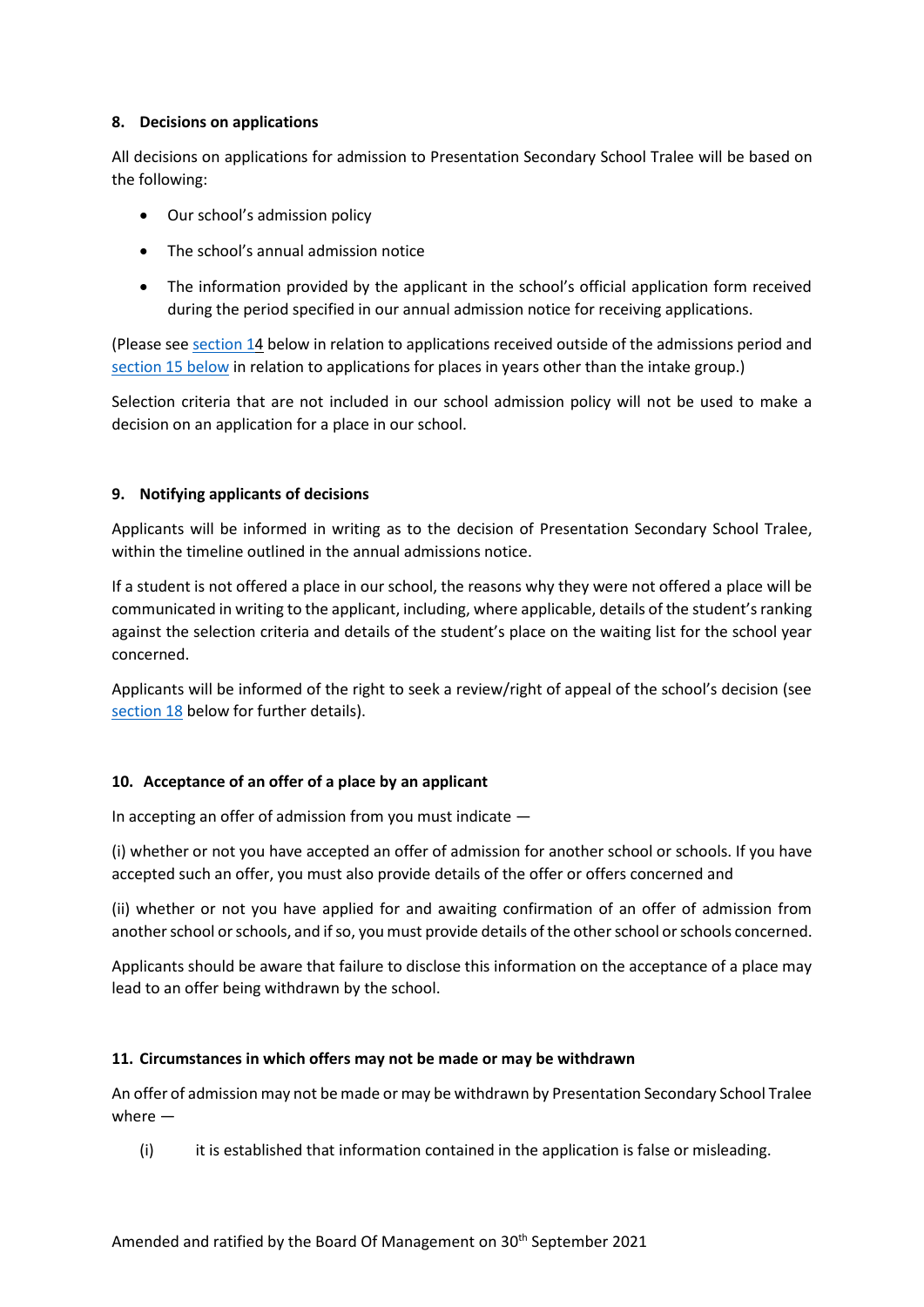- (ii) an applicant fails to confirm acceptance of an offer of admission on or before the date set out in the annual admission notice of the school.
- (iii) the parent of a student, when required by the principal in accordance with section 23(4) of the Education (Welfare) Act 2000, fails to confirm in writing that the code of behaviour of the school is acceptable to him or her and that he or she shall make all reasonable efforts to ensure compliance with such code by the student; or
- (iv) an applicant has failed to comply with the requirements of 'acceptance of an offer' as set out in section 10 above.

# **12. Sharing of Data with other schools**

Applicants should be aware that section 66(6) of the Education (Admission to Schools) Act 2018 allows for the sharing of data between schools in order to facilitate the efficient admission of students. Section 66(6) allows a school to provide a patron or another Board of Management with a list of the students in relation to whom —

- (i) an application for admission to the school has been received,
- (ii) an offer of admission to the school has been made, or
- (iii) an offer of admission to the school has been accepted.

The list may include any or all of the following: (i) the date on which an application for admission was received by the school;

(ii) the date on which an offer of admission was made by the school;

(iii) the date on which an offer of admission was accepted by an applicant;

(iv) a student's personal details including his or her name, address, date of birth and personal public service number (within the meaning of section 262 of the Social Welfare Consolidation Act 2005).

#### **13. Waiting list in the event of oversubscription**

In the event of there being more applications to the school year concerned than places available, a waiting list of students whose applications for admission to Presentation Secondary School Tralee were unsuccessful due to the school being oversubscribed will be compiled and will remain valid for the school year in which admission is being sought.

Placement on the waiting list of Presentation Secondary School is in the order of priority assigned to the students' applications after the school has applied the selection criteria in accordance with this admission policy.

Offers of any subsequent places that become available for and during the school year in relation to which admission is being sought will be made to those students on the waiting list, in accordance with the order of priority in relation to which the students have been placed on the list.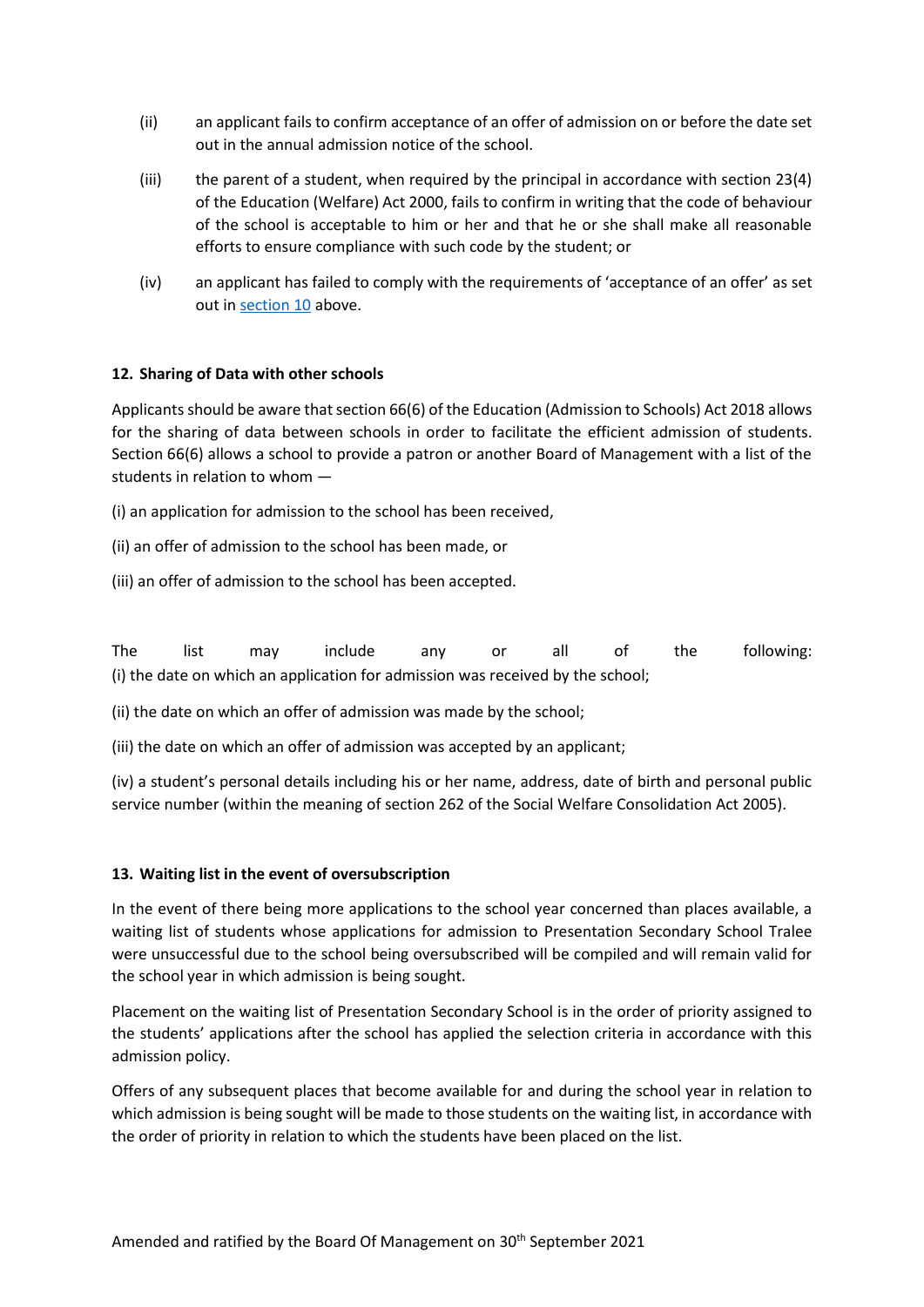# **14. Late Applications**

All applications for admission received after the closing date as outlined in the annual admission notice will be considered and decided upon in accordance with our school's Admissions Policy, the Education Admissions to School Act 2018 and any regulations made under that Act.

Late applicants will be notified of the decision in respect of their application not later than three weeks after the date on which the school received the application. Late applicants will be offered a place if there is a place available. In the event that there is no place available, the name of the applicant will be added to the waiting list.

# **15. Procedures for admission of students to other years and during the school year**

A transfer application form is required where a student who is currently or has been previously enrolled in another second level school or who makes an application for enrolment after the commencement of the school year.

Applications to transfer will be considered by the Board of Management subject to places being available in the school in the programme currently being followed by the student. Should the overall quota be below the stated quota for that academic year, transfers will be considered with reference to;

- the availability of a place in the appropriate programme, year group or class.
- the availability of places in the optional subjects.
- the educational interests of the applicant.

Parents/Guardians who wish to have their daughter considered for admission to the school must complete and submit an application form and supporting documentation. The reason for the requested transfer must be fully disclosed and clearly stated.

 In order to engage with the admissions process in an efficient manner, we ask that the application form be accompanied by;

- 1. The most recent academic report from her previous/most recent school where possible.
- 2. A behaviour report from her previous/most recent school where possible.
- 3. Any available professional educational assessment relevant to her educational or behavioural or emotional needs.

Applications will only be considered where;

- The applicant's presence is unlikely to pose a significant risk to the health and safety of the applicant or students and staff of the school.
- The applicant's presence is unlikely to risk significantly interfering with the right of other students to an appropriate education.
- The applicant is willing to attend classes in all subjects provided for the class group she is joining.
- There is sufficient space in the class/year group (i.e. using the maximum class size guidelines as issued by the Department of Education and Science).
- Our school has sufficient and appropriate resources to meet the needs of the applicant.

Applicants will be notified of the decision in respect of their application not later than three weeks after the date on which the school received the application. In the event that there is no place available, the name of the applicant will be added to the waiting list.

Amended and ratified by the Board Of Management on 30<sup>th</sup> September 2021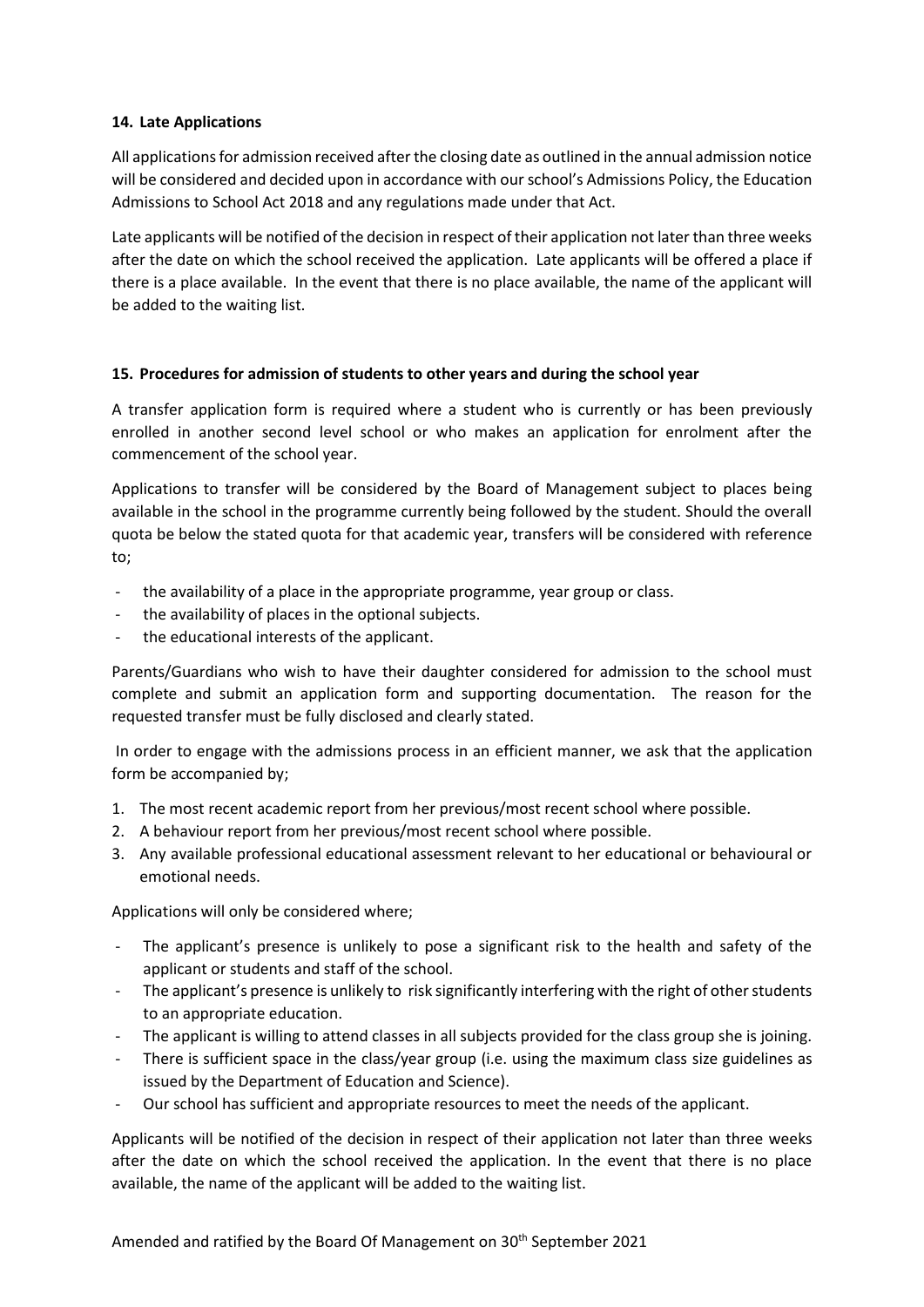When Parents/Guardians are notified that a place is being offered to their daughter they are required to:

- 1. Confirm acceptance of the place by completing and returning the Registration Form
- 2. Complete and sign an undertaking to observe and respect the regulations, conditions and characteristic spirit of the school. (P. III S,23(4) Education (Welfare) Act 2000)
- 3. Return all signed forms within **seven days** to the school office.

It is the policy of the Board of Management not to accept transfer applications mid-year from students previously enrolled in other local post-primary schools. The Board reserves the right to exercise discretion on a case by case basis.

Applications will only be considered from students whose parent/guardian resides in the catchment area. The Board reserves the right to exercise discretion on a case by case basis.

# **16. Declaration in relation to the non-charging of fees**

The Board of Presentation Secondary School Tralee or any persons acting on its behalf shall not, except in accordance with section 64 of the Education Act 1998, charge fees for or seek payment or contributions (howsoever described) as a condition of-

- (a) an application for admission of a student to the school, or
- (b) the admission or continued enrolment of a student in the school.

# **17. Arrangements regarding students not attending religious instruction**

The Department of Education and Skills requires that all students receive a minimum of 28 hours of learning and teaching per week. In Presentation Secondary School Tralee, students at junior cycle study the state Religious Education specification – this is a course of study for students of all religions and none.

In Senior Cycle Religious Education as an examination subject is offered to students as an optional subject. All students also study Religious Education as a non - examination subject following the state curriculum – these are courses of study for students of all religions and none.

<span id="page-10-0"></span>A parent of a student, or a student who has reached the age of 18, who wishes to attend Presentation Secondary School without attending religious instruction should make a written request to the Principal. A meeting will then be arranged with the parent or the student, as the case may be, to discuss how that request may be accommodated by the school.

#### **18. Reviews/Appeals**

#### **Review of decisions by the Board of Management**

The parent of the student, or in the case of a student who has reached the age of 18 years, the student, may request the Board to review a decision to refuse admission. Such requests must be made in accordance with Section 29C of the Education Act 1998.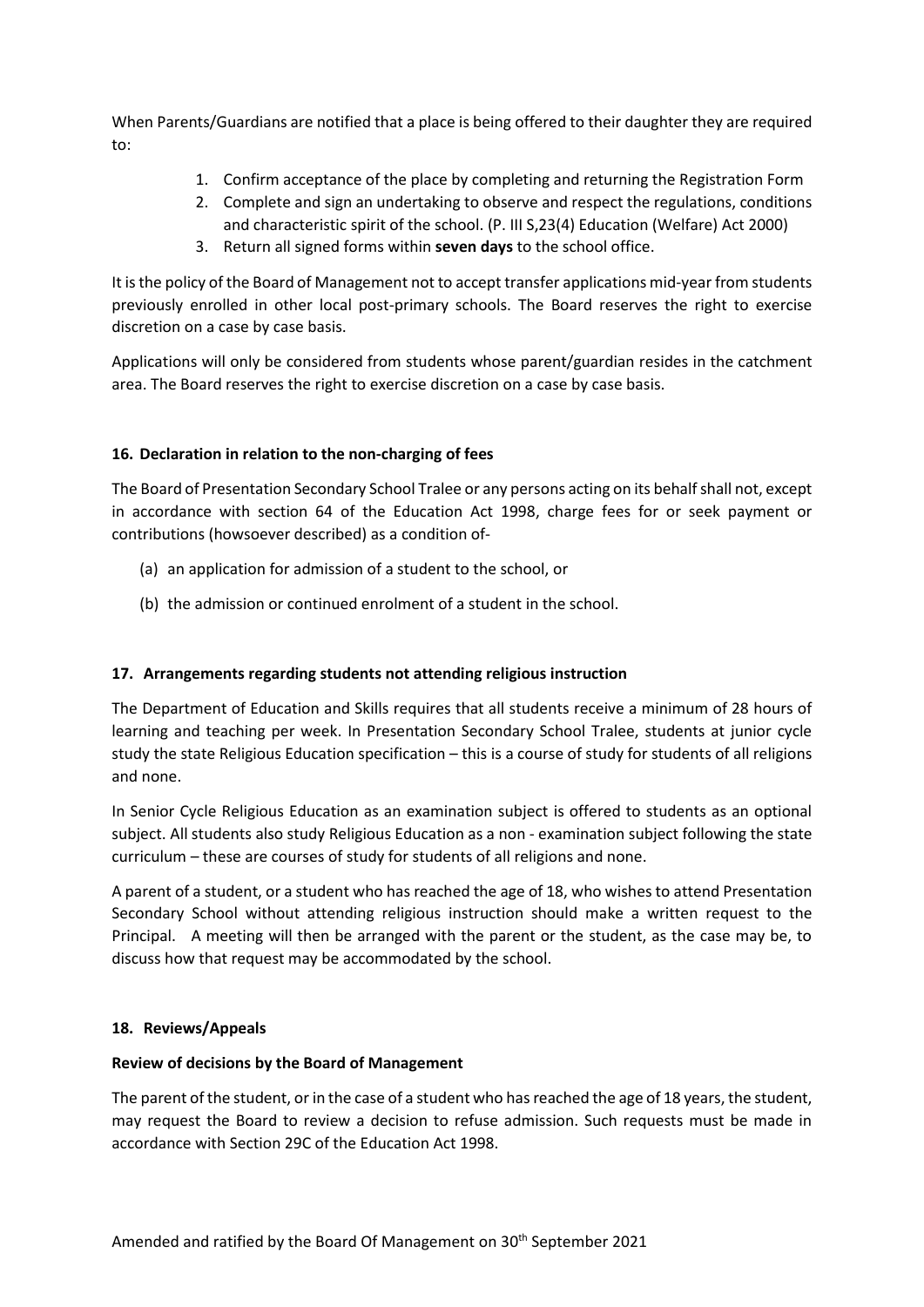The timeline within which such a review must be requested and the other requirements applicable to such reviews are set out in the procedures determined by the Minister under section 29B of the Education Act 1998 which are published on the website of the Department of Education and Skills.

The board will conduct such reviews in accordance with the requirements of the procedures determined under Section 29B and with section 29C of the Education Act 1998.

**Note:** Where an applicant has been refused admission due to the school being oversubscribed, the applicant **must request a review** of that decision by the board of management prior to making an appeal under section 29 of the Education Act 1998.

Where an applicant has been refused admission due to a reason other than the school being oversubscribed, the applicant **may request a review** of that decision by the board of management prior to making an appeal under section 29 of the Education Act 1998.

#### **Right of Appeal**

Under Section 29 of the Education Act 1998, the parent of the student, or in the case of a student who has reached the age of 18 years, the student, may appeal a decision of this school to refuse admission.

An appeal may be made under Section 29  $(1)(c)(i)$  of the Education Act 1998 where the refusal to admit was due to the school being oversubscribed.

An appeal may be made under Section 29 (1)(c)(ii) of the Education Act 1998 where the refusal to admit was due a reason other than the school being oversubscribed.

Where an applicant has been refused admission due to the school being oversubscribed, the applicant **must request a review** of that decision by the board of management **prior to making an appeal** under section 29 of the Education Act 1998. (see Review of decisions by the Board of Management)

Where an applicant has been refused admission due to a reason other than the school being oversubscribed, the applicant **may request a review** of that decision by the board of management prior to making an appeal under section 29 of the Education Act 1998. (see Review of decisions by the Board of Management)

Appeals under Section 29 of the Education Act 1998 will be considered and determined by an independent appeals committee appointed by the Minister for Education and Skills.

The timeline within which such an appeal must be made and the other requirements applicable to such appeals are set out in the procedures determined by the Minister under section 29B of the Education Act 1998 which are published on the website of the Department of Education and Skills.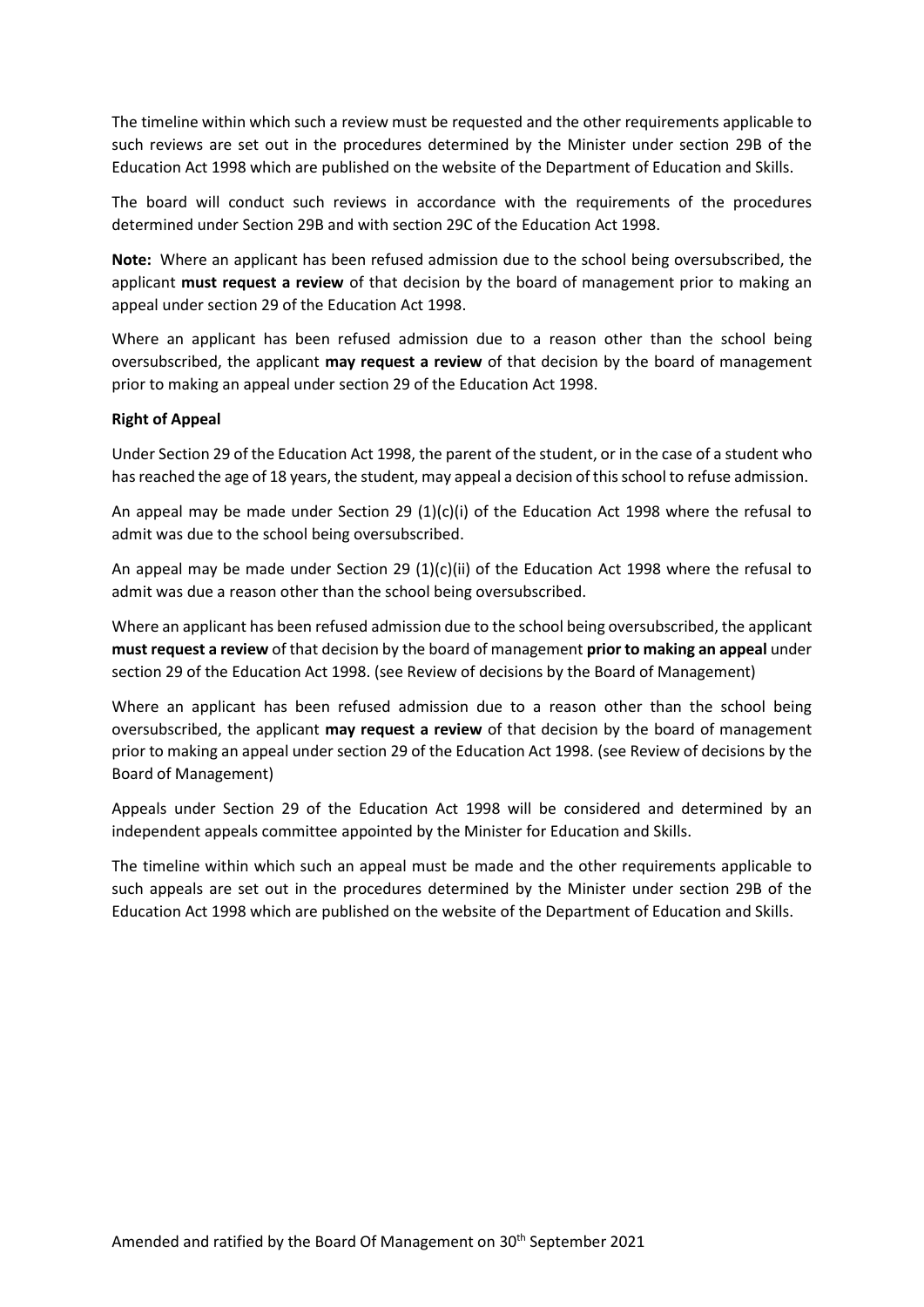# **Appendix i**

# **Feeder Schools to Presentation Secondary School 2021-2022**

| <b>School</b>               | <b>Title</b>                                |
|-----------------------------|---------------------------------------------|
| Annascaul                   | Scoil Bhreac Chluain, Annascaul             |
| Aughacasla                  | Aughacasla National School                  |
| Blennerville                | St. Brendan's National School, Blennerville |
| Caherleaheen                | Scoil Naomh Padraig Measc, Caherleaheen     |
| Castlegregory               | <b>Castlegregory National School</b>        |
| Clogher                     | <b>Clogher National School</b>              |
| Derryquay                   | Derryquay National School                   |
| Flemby                      | Flemby National School, Ballymacelligott    |
| Kilflynn                    | St. Teresa's National School, Kilflynn      |
| Killahan                    | Killahan National School, Abbeydorney       |
| Knockaderry                 | Knockaderry Nationalk School, Farranfore    |
| Listellick                  | <b>Listellick National School</b>           |
| Nohoval                     | Scoil Nuachabháil, Gortatlea                |
| O'Brennan                   | O'Breannan National School                  |
| <b>Presentation Primary</b> | Scoil and Chroí Naofa, Tralee               |
| St. John's Parochial        | St. John's Parochial School, Ashe Street    |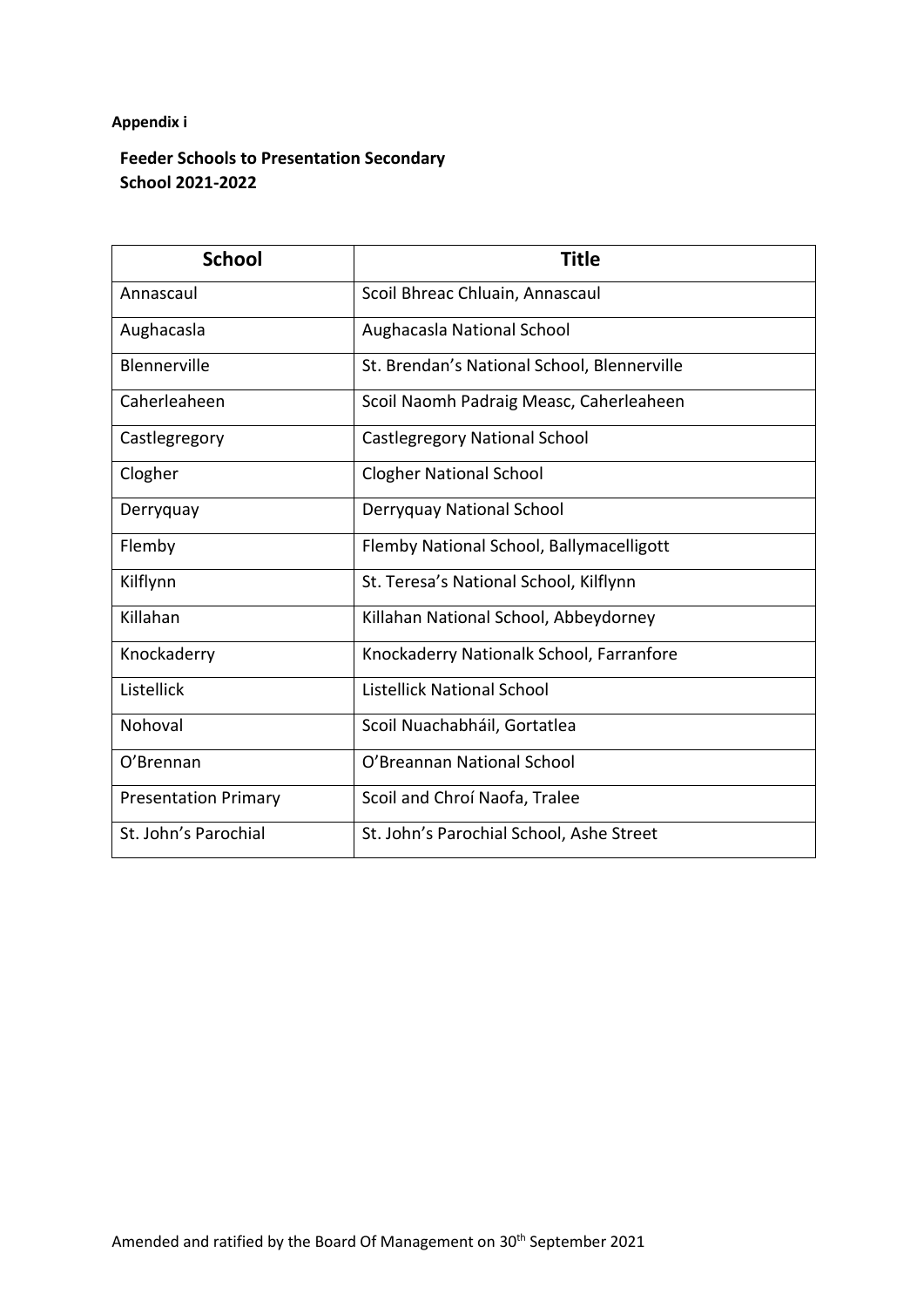# Appendix ii

# **Internal School Allocations/Admissions Procedures**

# **Application by A Current Student in The School to Repeat A Year**

Parents/Guardians of students who wish their daughters to repeat a year, must apply in writing using the official school application form and all requested supporting documentation, to the Principal/Deputy Principal of the School before May 31st in the current academic year.

The Principal has the right to grant or refuse such a request taking into account the Department of Education and Skills Guidelines as may apply from time to time. The Principal has the right to refuse such an application subject to the availability of a place in the appropriate programme, year group or class, the availability of places in the optional subjects, the educational interests of the applicant, the interests of the students currently enrolled in the destination classes. In making this decision consideration will be given to the student's attendance, behaviour, and academic records.

Students, who are granted leave to repeat a year, are offered the repeat place on condition that they attend their current year's classes, complete the current year's curriculum, and take the relevant school examinations in all subjects.

# **Applications to Repeat the Leaving Certificate**

The school will make every effort to accommodate students who wish to repeat the Leaving Certificate. However, this will be subject to:

- The repeat year being in the best interest of the student.
- The required subject options being available.
- The curricular restrictions of each subject area.
- Being in accordance with Department of Education and Skills Circular M02/95
- The student completing a full "set" of subjects

Student's will not be considered to repeat the Leaving Certificate after September 30th of the academic year. Students wishing to repeat the Leaving Certificate should submit a letter of application outlining the reasons for wishing to do so. An interview will take place with the applicant to discuss the matter and to determine if it is in the best interests of the student and the school to facilitate the application. The commitment outlined at the interview must be maintained, if admitted, during the course of the year.

Prospective students who have completed the Leaving Certificate in another school will be required to submit a copy of their results if published before admission is granted. If the results are pending, these results must be submitted the day after they are published by the Department of Education and Skills. Parents/Guardians are required to submit the name, address and phone number of the previous second level school attended by the relevant prospective student.

In deciding whether a student will be allowed to repeat, the following will also be considered:

- The student's application to his/her academic studies during his time in the school / previous school.
- Any previous breaches of health & safety regulations or Code of Positive Behaviour.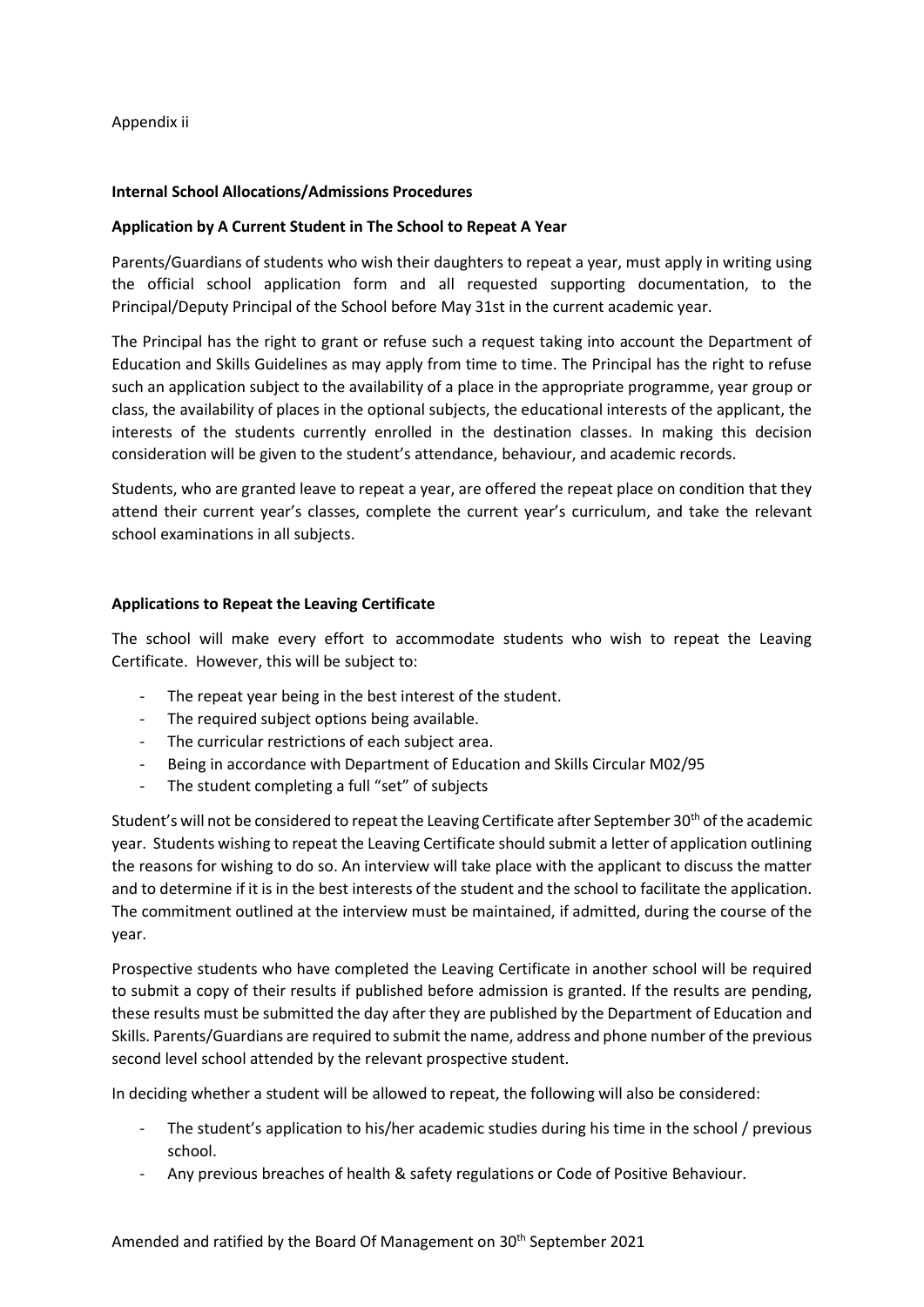- Any previous interference with the learning of other students

# **Students Suspended or Expelled from Other Schools**

In exceptional circumstances, Senior Management of Presentation Secondary School, Tralee may at its discretion give consideration to an application in respect of a pupil suspended/expelled from or requested to leave another post primary school provided it considers that the applicant is likely to benefit educationally from such a transfer and where the current students are unlikely to be adversely affected by the admission of the applicant. Any admission approved in such a case will be conditional on the Board being satisfied with the undertaking given to abide by the Code of Positive Behaviour and the likelihood of the applicant behaving in a proper manner in future. School Senior Management must be satisfied with the reasons for transfer. Admission of students who have been expelled will be subject to the approval of the Board of Management.

# **International Students Including Refugees and Asylum Seekers**

International students may be accepted for enrolment, upon application, provided the Board of Management has verified the identity of the student and that the application is made by a parent/guardian.

Applications will only be considered where;

- The applicant's presence is unlikely to adversely affect the education of the students already enrolled in the school.
- The applicant has no previous history of substance abuse or of the distribution of such substances.
- The applicant has never seriously harassed / assaulted / bullied other students or staff members in his/her previous school(s).
- The applicant has not previously in a serious manner hindered the educational progress of other fellow students i.e. persistently interfered with the teaching and learning and infringed the rights of others to proper educational provision.
- The full set of subjects and appropriate levels available are suitable to the applicant and the applicant is willing to attend classes in all subjects provided for the class group he/she is joining.
- There is sufficient space in the class/year group (i.e. using the maximum class size guidelines as issued by the Department of Education and Science).
- Our school has sufficient and appropriate resources to meet the needs of the applicant.

#### **International Students Who Do Not Speak English**

Applicants will be accepted on the basis of the information provided by parents/guardians or by relevant agencies, on the same basis as for other international students. Additional English language teaching will be provided only where the Department of Education and Skills provide relevant additional teaching resources.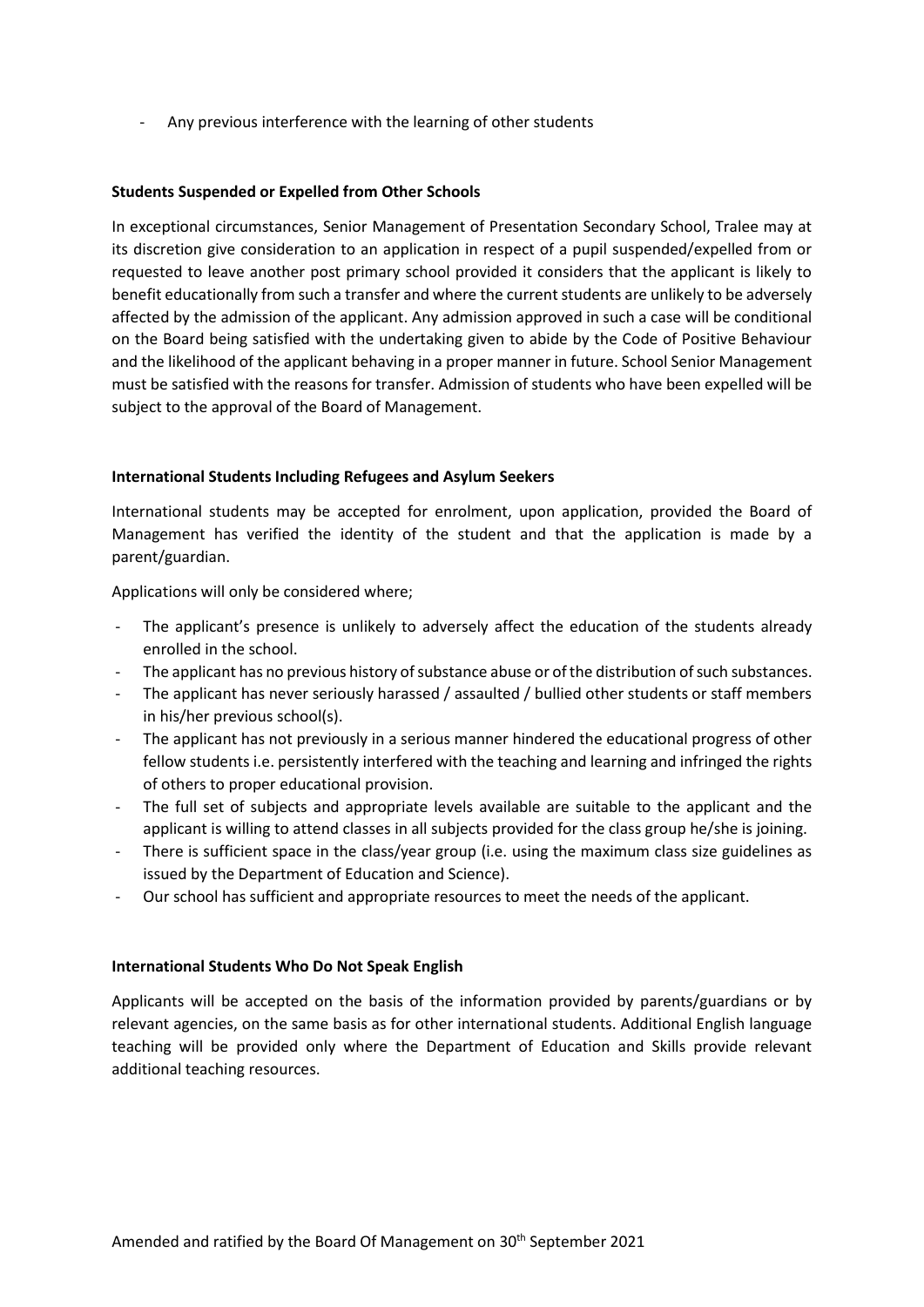# **Mid-Year Applicants**

The following procedures will apply to Mid-Year applicants.

- Where the applicant fulfils the conditions outlined in the Admissions Policy.
- The school is satisfied with the reason for the transfer.
- The school is satisfied that the transfer is in the best interest of the student.
- A place being available in a suitable class with appropriate subject choices.
- Consultation with the Education Welfare Officer (if appropriate).

#### **Applications for Transition Year**

The school will enrol students into Transition Year following a review of the application form and a review process designed to ascertain the suitability of the applicant for T.Y. In certain cases, an interview may be required. Any combination of the following will interview the applicants: The Programme Coordinator, Principal, Deputy Principal, 3<sup>rd</sup> Year Year Head. The school will also take into account the student's experience in school-life to date. Please see the Application to Transition Year Policy for the current year. A student can be transferred from Transition Year to Fifth Year only up until October 1st of the academic Year. The entire cost of Transition Year will be outlined as soon as is possible to parents and a deposit and instalment schedule will be set up at that point.

#### **Entry to Leaving Cert Vocational Programme**

LCVP requires students to have a particular combination of subjects, as laid down by the Department of Education & Skills. It is practice in this school to encourage all students who qualify for LCVP to consider taking it if they are not already taking another additional subject. While students are accommodated in taking an eight subject at senior cycle either within or outside of school, they are prohibited from dropping any of their core subjects in  $5<sup>th</sup>$  year and strongly discouraged from dropping any of their core subjects in  $6<sup>th</sup>$  year.

#### **Entry to Specific Subjects at Junior Level**

Entry to specific subjects at Junior Level will be determined by the subject choice process, where students indicate their preferred options, and the school allocates classes. Subjects will only be offered if there are a minimum number of applicants for it.

While every effort will be made to accommodate student choices, as a publicly funded school this cannot be guaranteed.

Students are asked to mark their preferences in a subject choice form - making subjects from 1-8 with 1 being the subject they want most.

The school will make every effort to ensure that students receive a place in 4 of their top 6 subjects.

Students who submit their subject choice form after the agreed closing date in the selection process can only be offered subjects according to available places after the date that their application is received. Students are required to take a full suite of subjects.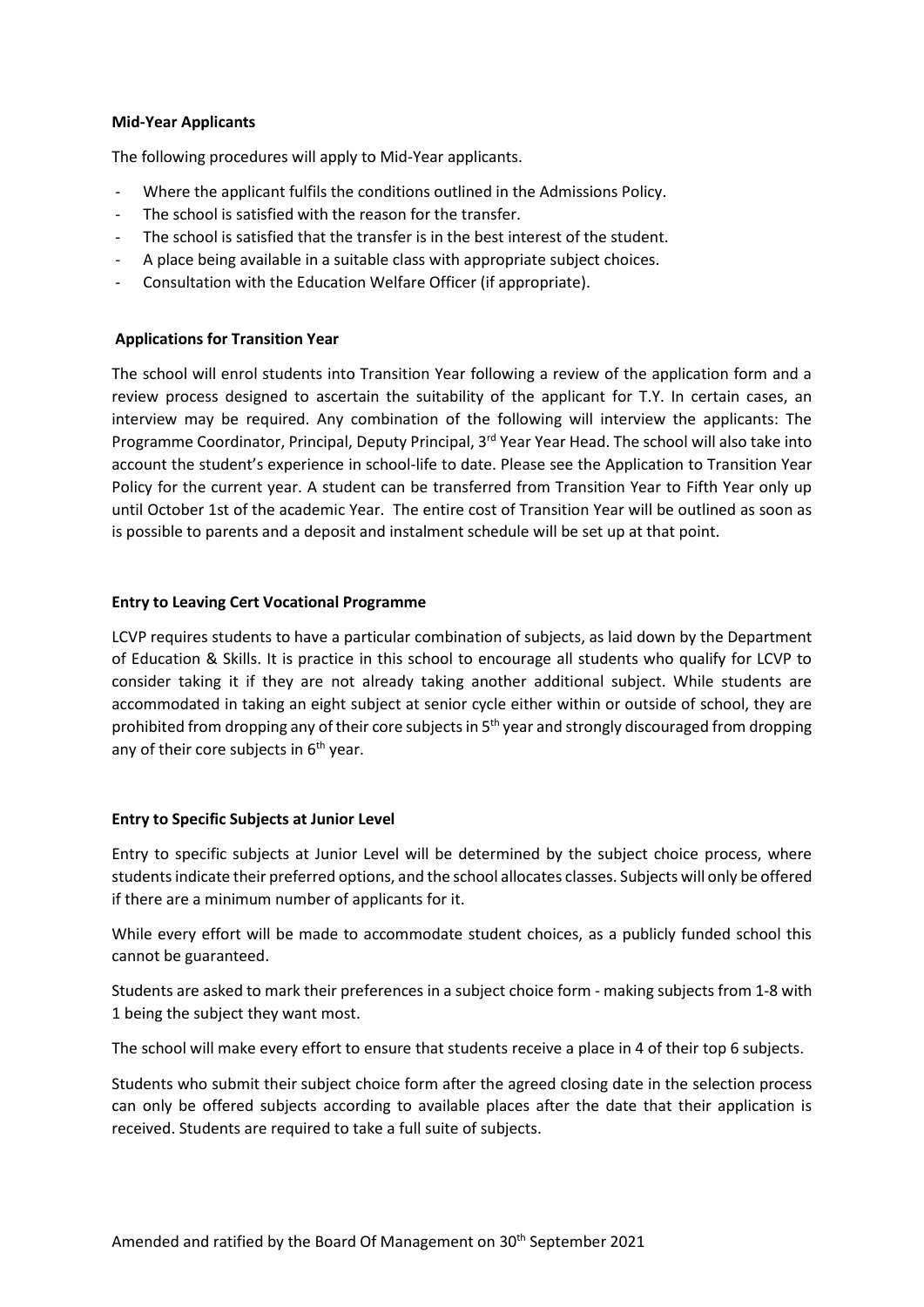It is the policy of the school that students in Junior Cycle *do not* drop any subjects. Exceptions to this will only be considered on a case by case basis, based on the student's medical or educational needs, where the application is supported by requested documentation.

# **Entry to Specific Subjects at Senior Level**

Entry to specific subjects at Senior Level will be determined by the subject choice process, where students indicate their preferred options, and the school allocates classes. Subjects will only be offered if there are a minimum number of applicants for it. In normal circumstances this will be a minimum of 10 students, but exceptions can be made. Other criteria to be used include

- The student's previous performance at that subject.
- The student's performance in the State Examinations where available will also be considered.

While every effort will be made to accommodate student choices, as a publicly funded school this cannot be guaranteed.

Students are asked to mark their preferences from 1-6 with 1 being the subject they want/need most.

The school will make every effort to ensure that students receive a place in 4 of their top 6 subjects.

As subject choice forms are returned to the school within the specified time, preference will be given to providing the most favourable option spread for the majority of students as per the forms received within the agreed dated.

In allocating subject options, preference will be given to students who indicate that they intend to stay for the entire Senior Cycle.

Students who submit their subject choice after the agreed closing date can only be offered subjects according to available places after the date that their application is received.

The Department of Education and Skills requires that all students receive a minimum of 28 hours of learning and teaching per week in school. The only students with a reduced timetable are those with a specific learning difficulty who are exempt from Irish or those with another certified reason. The Curriculum is laid out when students enter the school and exemptions are only accommodated on medical or learning difficulty grounds.

This school operates a school co-operation scheme between Presentation and CBS The Green. Students from Presentation Secondary School wishing to study a subject in CBS The Green must follow the admission procedures of Presentation Secondary School at all times.

#### **Entry to Specific Subject Levels**

Entry to specific subject levels will be determined by the student's previous performance at that subject; their results in State Examinations where available will also be considered. Subject departments will hold assessments across three learning cycles per year to ascertain appropriate levels for each student. Parents/Guardians will be advised where a change of level is recommended.

In allocating subject levels preference will be given to students who indicate that they intend to stay for the entire Senior Cycle